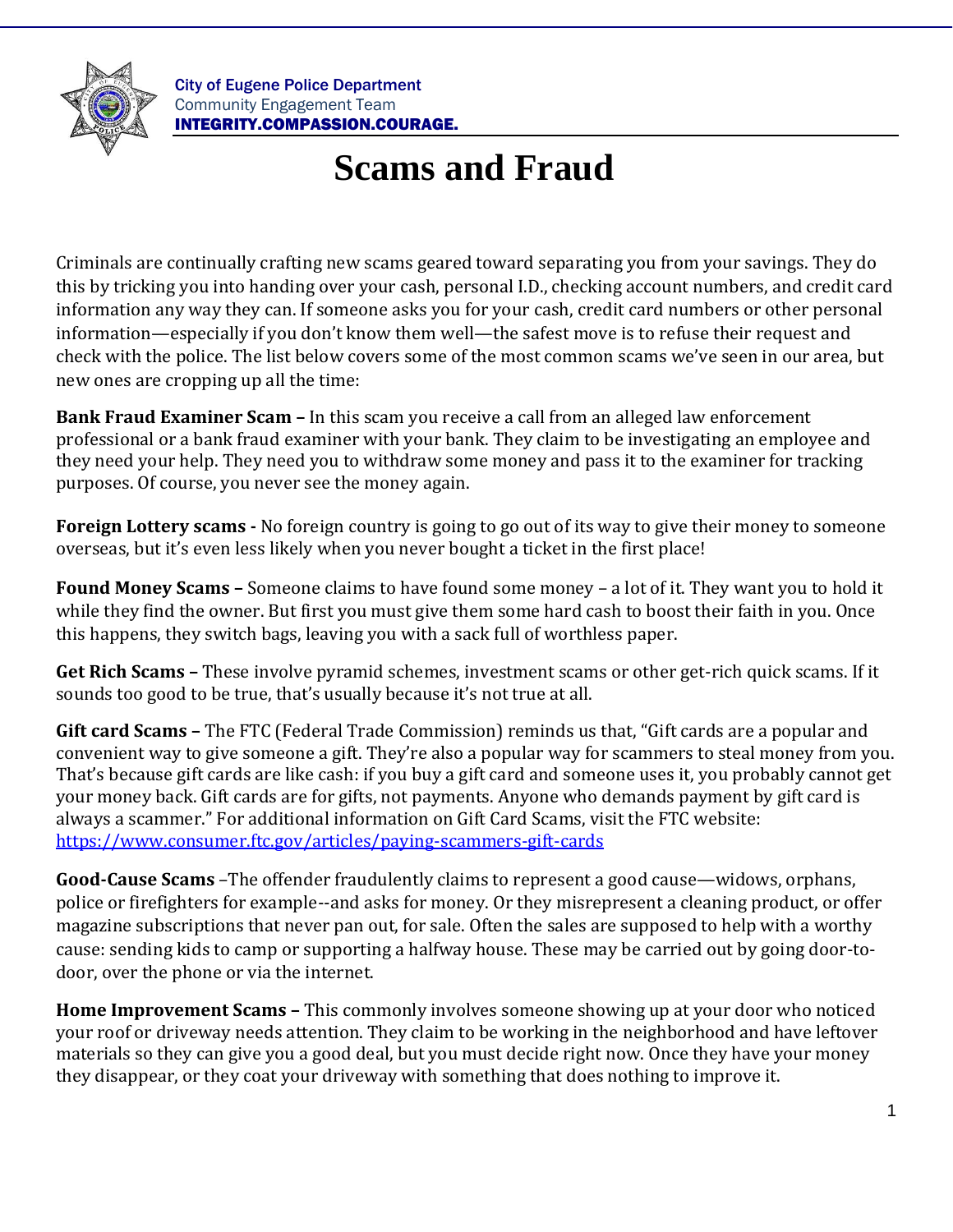**Nigerian Scams** – There are no widows, orphans, oil ministers or anyone else overseas who is legitimately going to reach out to a stranger and give them millions of dollars. This includes the Nigerian Letter or "419" Fraud, where they promise that all expenses will be reimbursed, as soon as the funds are spirited out of Nigeria.

**Relatives in Emergency Situations Scams** – This usually involves a variation on this: "I'm your long lost nephew, grandchild, etc., you're my last hope, I'm in big trouble, don't tell my parents, just wire some money or they'll lock me up and throw away the key." Hint: the caller is NOT your long lost relative, or anyone else you know!

**Romance Scams –** Although many people legitimately meet through dating services and chat rooms, there is no shortage of scam artists working this angle. They may post a false photograph, biography and age and it's nearly impossible for you to confirm or disprove its accuracy. They then spin a convincing tale of woe and you feel noble sending them money—not realizing you've been scammed. In some more elaborate schemes, they come live with you, only to fleece you in other ways once they arrive!

There are many more scams like those above and they may try to reach you through email. Here are some examples:

**"Phishy" Emails** - The most common form of "phishing" involves emails pretending to be from a legitimate retailer, bank, organization, or government agency. The sender asks to "confirm" your personal information for some made-up reason: your account is about to be closed, an order for something has been placed in your name, or your information has been lost because of a computer problem. Another tactic "phishers" use is to say they're from the fraud departments of well-known companies and ask to verify your information because they suspect you may be a victim of identity theft! In one case, a phisher claimed to be from a state lottery commission and requested people's banking information to deposit their "winnings" in their accounts.

**Don't click on links within emails that ask for your personal information** - Fraudsters use these links to lure people to phony websites that looks just like the real sites of the company, organization, or agency they're impersonating. If you follow the instructions and enter your personal information on the website, you'll deliver it directly into the hands of identity thieves. To check whether the message is really from the company or agency, call it directly or go to its website (use a search engine to find it). Do not click on email attachments you're not expecting, even if they're from people you know (or look like they're from people in your contacts – sometimes email addresses are "spoofed" to look like they're from your contacts). Lots of viruses are associated with specific types of websites, particularly those featuring pornographic material. Stay away from porn sites and you reduce your risk! Also be aware that, even if they aren't asking you for personal information, they may be planting a virus for "pharming" purposes.

**Beware of "Pharming"** – Is a fraudulent practice where internet users are directed to a bogus website, which mimics the appearance of a legitimate one, in order to obtain personal information such as passwords, account numbers, etc.